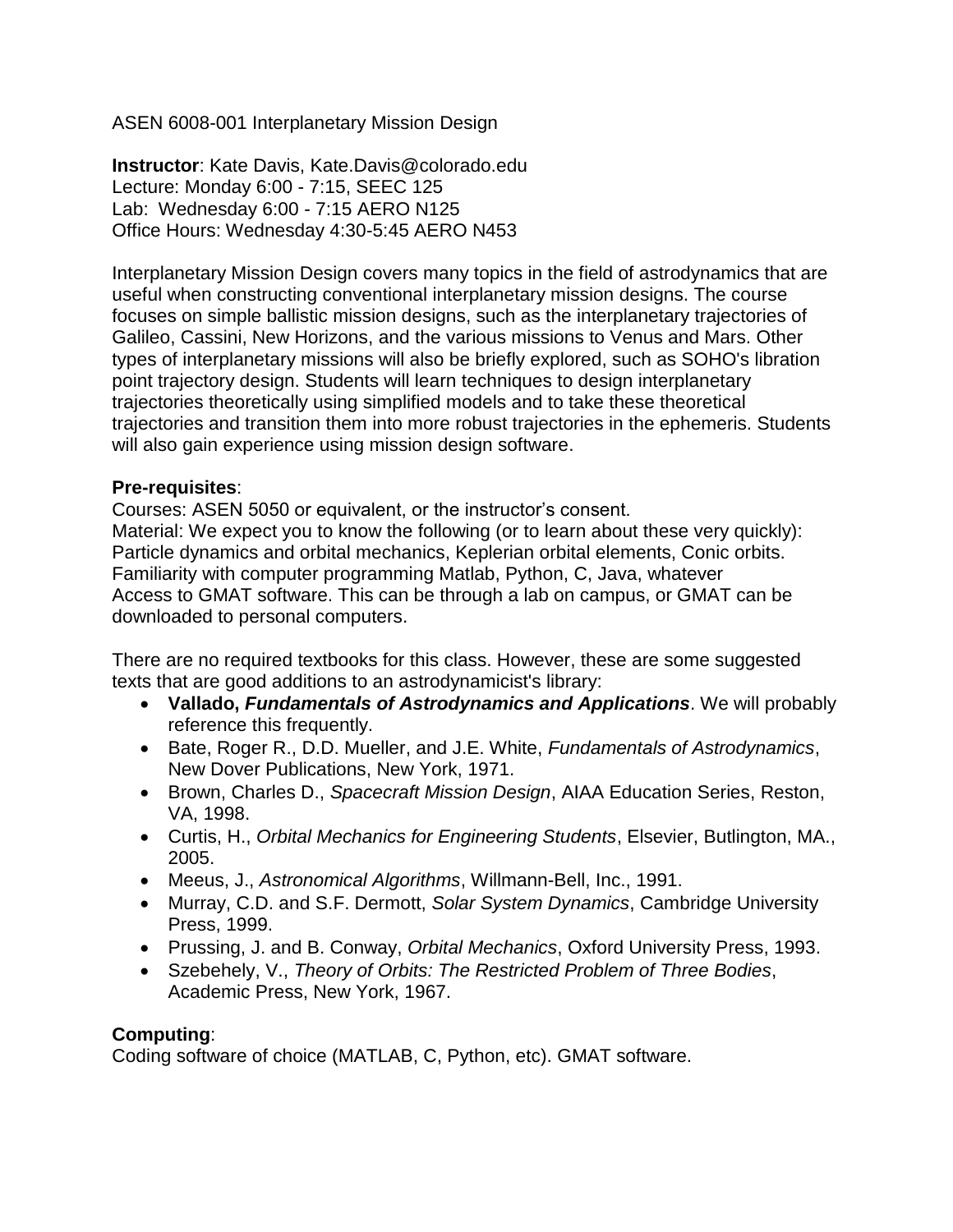#### **Grading**:

Homework: 30%

• There are typically 9 assignments in the class.

#### Labs: 30%

• There are typically 6 labs and 1 midterm project. The midterm project is weighted as 2 labs.

#### Final Project: 40%

• There are several separate submissions for the final project. Due dates and point values will be clearly denoted on the assignment. The Final Project will be announced in March.

There are no exams in this class and there are no dropped assignments. If you don't submit an assignment, it is counted as a zero.

## **Assignment submission**

- Collaboration is permitted on assignments. However, each student must submit a **unique** assignment write-up.
- Many assignments in the class will require coding. You may use the coding language or software package of your choice. It is not necessary to include code as part of your submission. Additionally, code **may not** be submitted solely as your solution.
- Partial credit will be given based on intermediate steps and explanations provided in the assignment.
- Assignment due dates will be denoted on the Canvas webpage. Students are responsible to ensure that submitted documents are uploaded correctly, readable, and in the correct location. Corrupt files will not be graded.

## **Late Policy**

- 10% deduction per day.
- We'll grant exceptions for good reasons of course! Please notify us IN ADVANCE if you will be turning something in late (Conference, travel, etc)

## **Topics**:

- I. Review
	- a. History of Interplanetary Missions
	- b. The Two-body problem
	- c. The N-body problem
	- d. Perturbations
	- e. Patched conics
	- f. Reference frames
	- g. Sphere of Influence
	- h. Hohmann transfers
- II. Lambert's Problem
	- a. Lambert's general theorem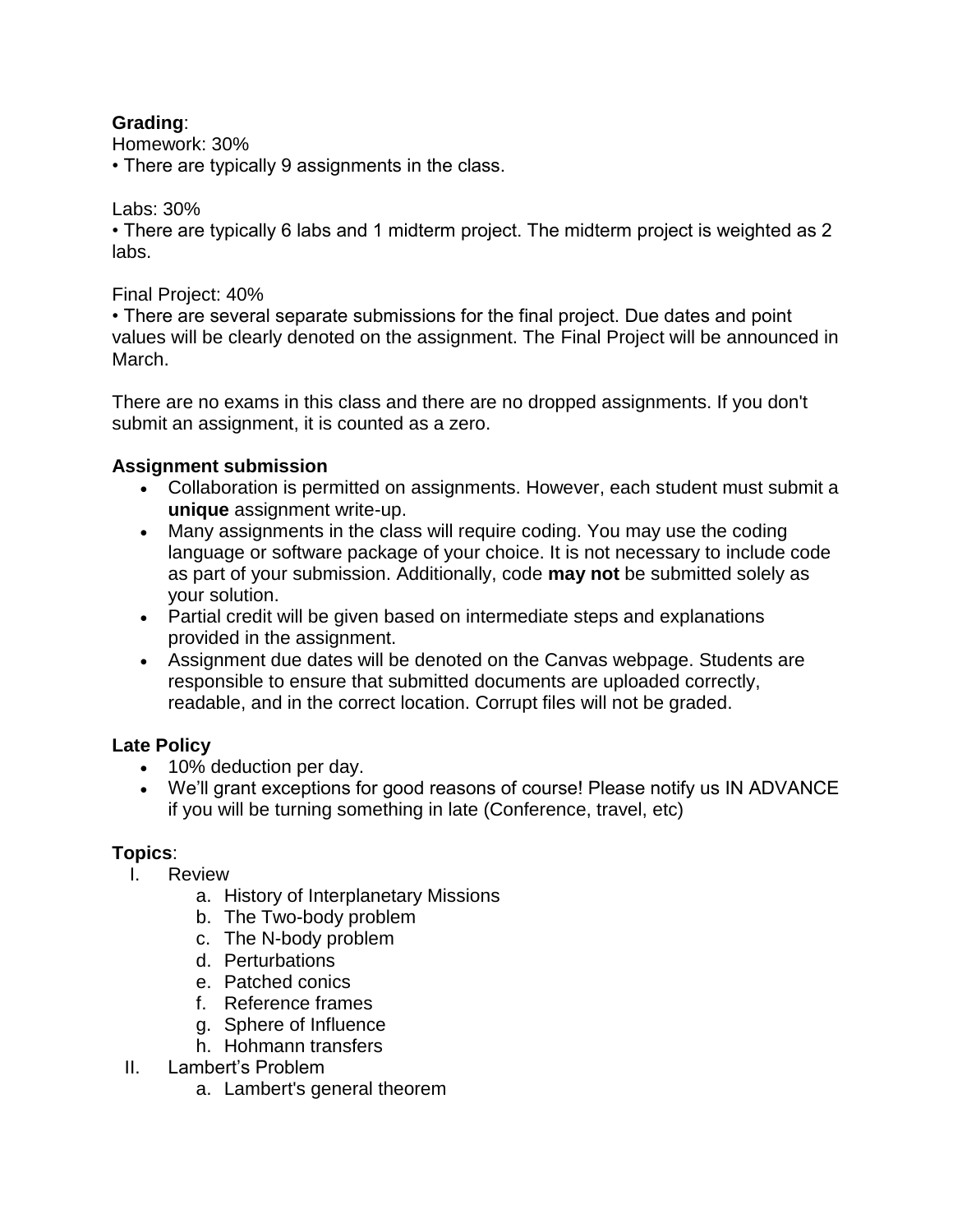- b. Type I vs Type 2 orbits
- c. Discussion of Geometry of Lambert's problem
- d. Universal Variables Algorithm
- e. Revisit f and g functions
- f. TOF equations for elliptical, parabolic, and hyperbolic transfers
- g. Multi-Revolution solutions (Type 3, Type 4, etc)
- h. Algorithm for multi-rev solutions
- III. Ephemeris
	- a. Meeus Coefficients
	- b. Discussion of JPL Ephemerides
- IV. Pork Chop Plots
	- a. Construction and Analysis
- V. Gravity Assists
	- a. History
	- b. Vector Diagrams
	- c. Leading vs Trailing
	- d. Geometry
	- e. Computation of parameters (periapsis radius, turn angles, etc)
- VI. B-Plane
	- a. Motivation
	- b. Geometry and axes derivation
	- c. Computing nominal B-Plane parameters
	- d. Targeting desired B-Plane parameters
	- e. Various targeting algorithms
- VII. Resonant Orbits
	- a. History (Galileo)
	- b. Motivation
	- c. Construction
- VIII. Mission Development
	- a. Using tools to construct end-to-end mission
	- b. How to develop an initial itinerary?
	- IX. Introduction to Trajectory Optimization
		- a. How to define an optimal trajectory?
		- b. Optimization Problem Setup
		- c. Performance index, constraints
		- d. Defining state vector
		- e. Pruning the search space
		- f. Algorithms for optimization
			- i. Deterministic vs Stochastic
		- g. Examples of optimization algorithms
	- X. Tisserand Plots
	- XI. Three Body Problem
		- a. History
		- b. Simplified forms (Restricted, Elliptical Restricted, Circular Restricted)
- XII. Circular Restricted Three Body Problem
	- a. Geometry of nondimensional, rotating frame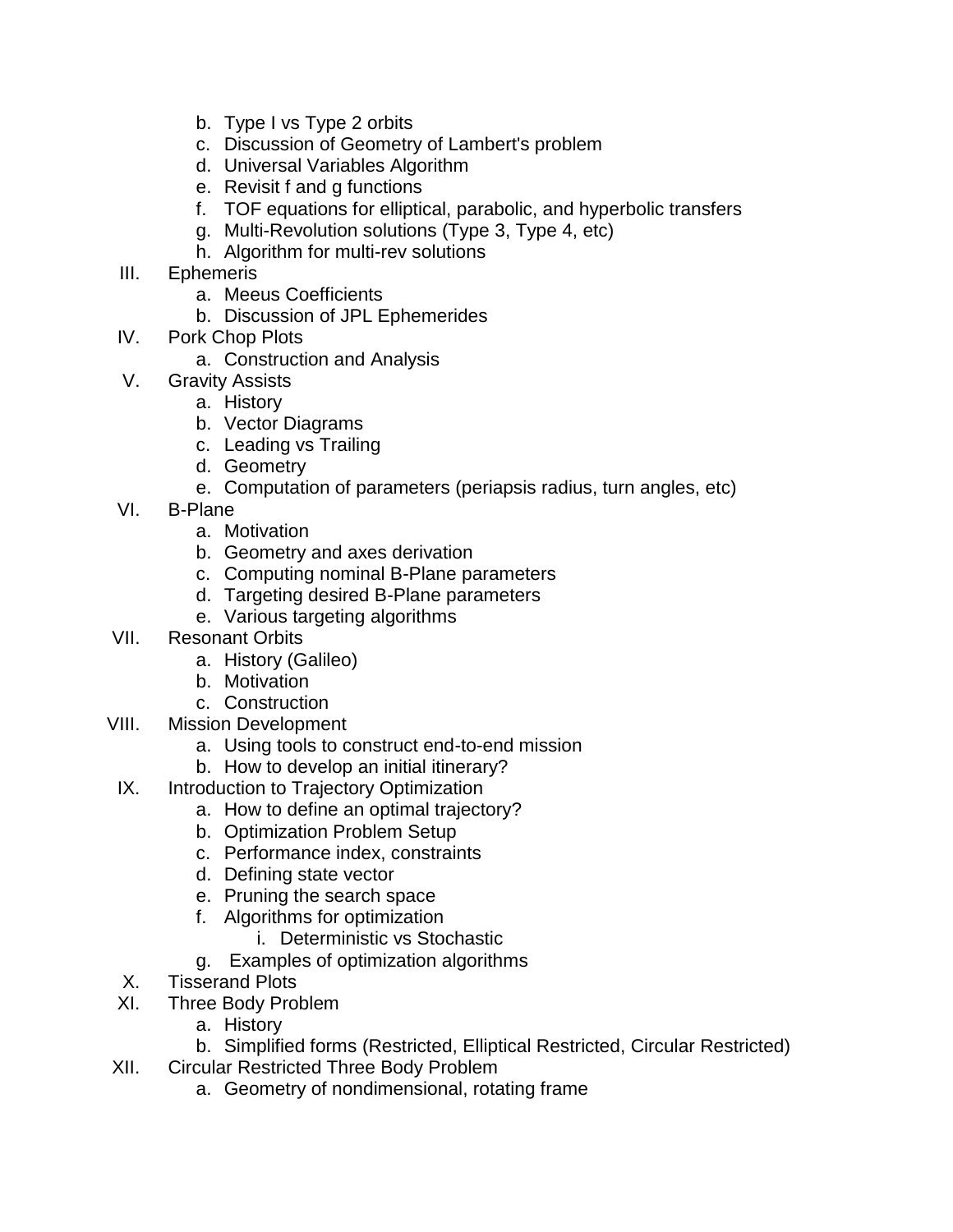- b. Derivation of Equations of Motion
- c. Transformation from synodic to inertial frame
- d. Libration Points
- XIII. State Transition Matrix
	- a. Motivation
	- b. Derivation for CRTBP
- XIV. Libration Point Orbits
	- a. History in Mission Design
	- b. Types of orbits (Halo, Lissajous, etc)
	- c. Construction of LPOs using Single Shooting Algorithm
	- d. Stability
- XV. Invariant Manifolds
	- a. Definition
	- b. Stable/Unstable Eigenvalues and vectors
	- c. Computing Invariant Manifolds (general discussion)
	- d. Applications to Mission design
- XVI. Differential Correction

Additional information regarding general CU classroom policies:

# **Accommodation for Disabilities**

If you qualify for accommodations because of a disability, please submit to your professor a letter from Disability Services in a timely manner (for exam accommodations provide your letter at least one week prior to the exam) so that your needs can be addressed. Disability Services determines accommodations based on documented disabilities. Contact Disability Services at 303-492-8671 or by e-mail at dsinfo@colorado.edu. If you have a temporary medical condition or injury, see Temporary Injuries guidelines under the Quick Links at the Disability Services website and discuss your needs with your professor.

## **Religious Holidays**

Campus policy regarding religious observances requires that faculty make every effort to deal reasonably and fairly with all students who, because of religious obligations, have conflicts with scheduled exams, assignments or required attendance. In this class, please provide me with a list of potential conflicts within the first two weeks of the semester.

See the campus policy regarding religious observances for full details.

## **Sexual Misconduct, Discrimination, Harassment and/or Related Retaliation**

The University of Colorado Boulder (CU Boulder) is committed to maintaining a positive learning, working, and living environment. CU Boulder will not tolerate acts of sexual misconduct, discrimination, harassment or related retaliation against or by any employee or student. CU's Sexual Misconduct Policy prohibits sexual assault, sexual exploitation, sexual harassment, intimate partner abuse (dating or domestic violence), stalking or related retaliation. CU Boulder's Discrimination and Harassment Policy prohibits discrimination, harassment or related retaliation based on race, color, national